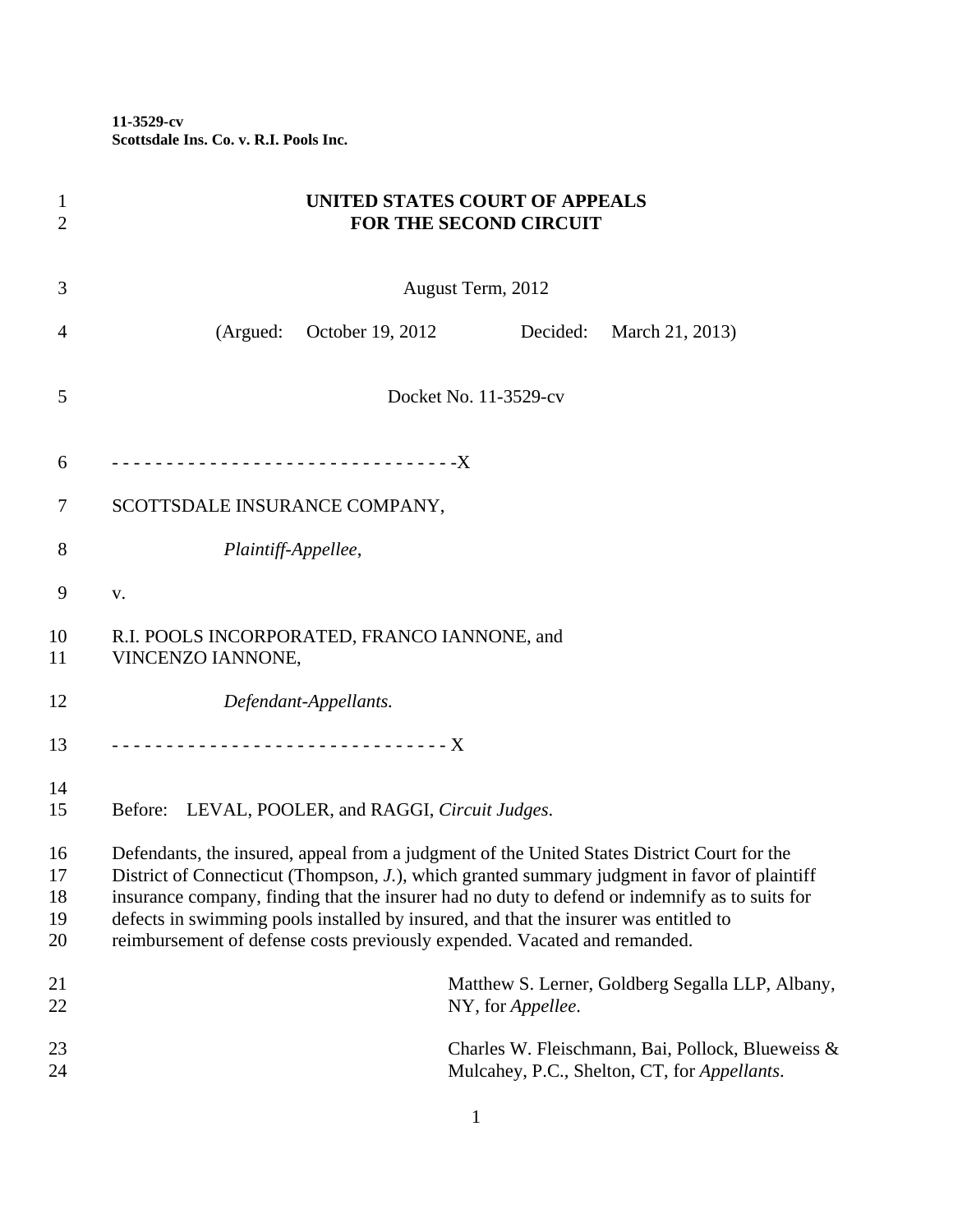PER CURIAM:

| $\overline{2}$ | Defendant R.I. Pools Inc. (hereinafter at times the "insured"), a Connecticut company in               |
|----------------|--------------------------------------------------------------------------------------------------------|
| 3              | the business of installing swimming pools, appeals <sup>1</sup> from the judgment of the United States |
| $\overline{4}$ | District Court for the District of Connecticut (Thompson, J.) granting summary judgment in             |
| 5              | favor of plaintiff Scottsdale Insurance Co., which insured R.I. Pools under commercial general         |
| 6              | liability policies. The insurance company brought this action seeking declaratory judgment that it     |
| $\tau$         | had no obligations under the policies with respect to suits brought against R.I. Pools by              |
| $8\,$          | purchasers of swimming pools for damage the purchasers sustained when cracks developed in              |
| 9              | their pools. The district court ruled that the insurer had no duty either to indemnify or defend the   |
| 10             | insured, and was furthermore entitled to the return of funds it had previously expended in the         |
| 11             | defense of the insured. We conclude that the court's ruling was error. We therefore vacate the         |
| 12             | judgment and remand for further proceedings.                                                           |
| 13             | <b>BACKGROUND</b>                                                                                      |
| 14             | During the time period relevant to this case, Scottsdale insured R.I. Pools under                      |
| 15             | commercial general liability insurance policies which contained the following provisions               |
| 16             | pertinent to this appeal.                                                                              |
| 17             | Section I.A.1, which outlines the overall scope of coverage, provides:                                 |
| 18<br>19       | b. This insurance applies $\dots$ only if:<br>(1) The [injury or damage] is caused by an "occurrence"  |
| 20             | Joint Appendix ("JA") 110. Section V.13 defines an "occurrence" as "an accident." JA 123.              |
|                |                                                                                                        |

<sup>&</sup>lt;sup>1</sup>Franco and Vincenzo Iannone, who are officers of R.I. Pools, are co-insureds, codefendants, and co-appellants.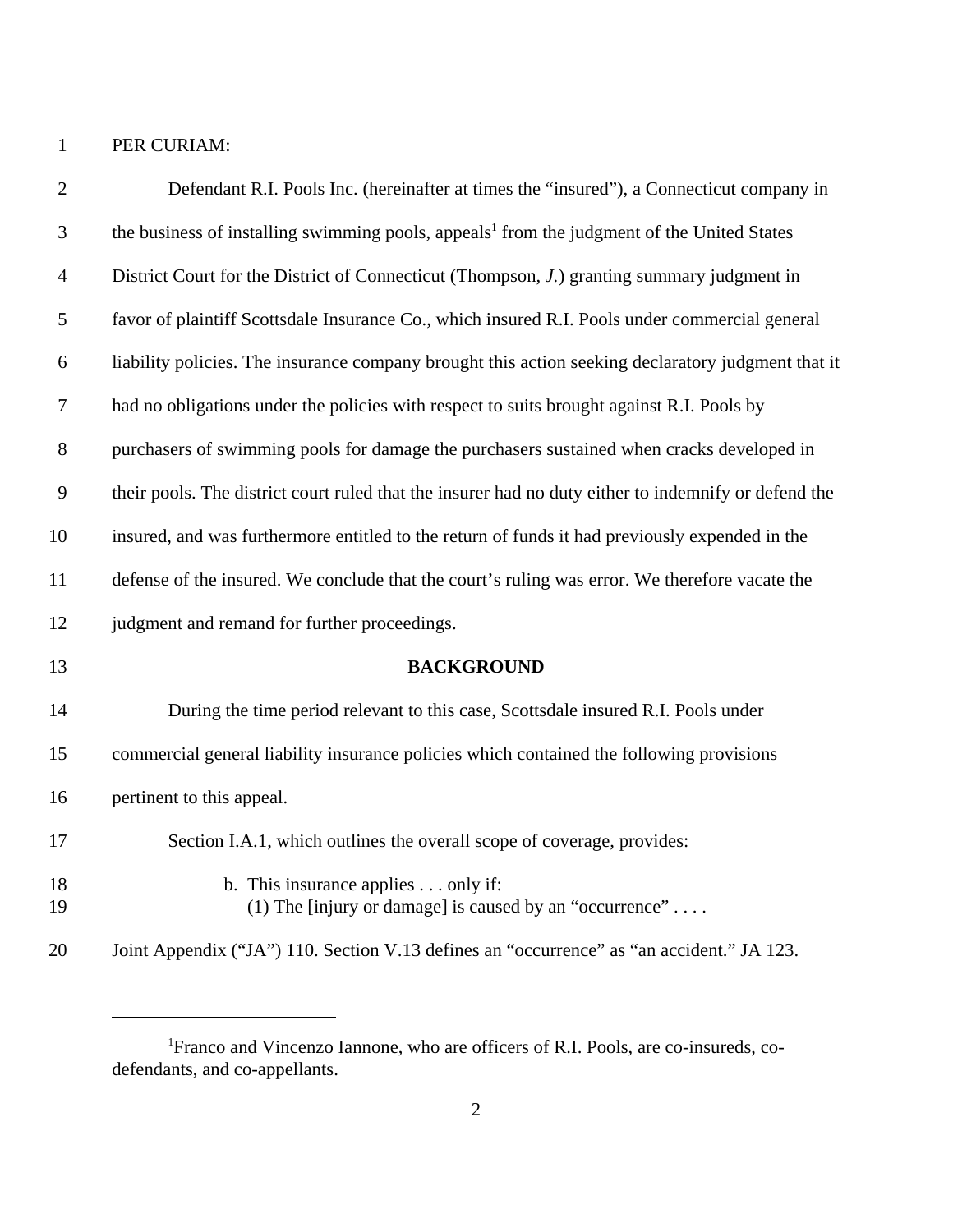| 1                                | Other sections, which are crucial to this appeal, address an exclusion from coverage. In                                                                                                            |
|----------------------------------|-----------------------------------------------------------------------------------------------------------------------------------------------------------------------------------------------------|
| $\overline{2}$<br>3              | relevant part, they provide:                                                                                                                                                                        |
| $\overline{4}$<br>5              | [I.A.2] This insurance does not apply to:                                                                                                                                                           |
| 6<br>7<br>8                      | 1. Damage To Your Work<br>"Property damage" to "your work" arising out of it or<br>any part of it $\dots$ .                                                                                         |
| 9<br>10<br>11                    | This exclusion does not apply if the damaged work or<br>the work out of which the damage arises was performed<br>on your behalf by a sub-contractor.                                                |
| 12<br>13<br>14<br>15<br>16<br>17 | [V.22] "Your work":<br>a. Means:<br>(1) Work or operations performed by you or on your<br>behalf; and<br>(2) Materials, parts or equipment furnished in connection<br>with such work or operations. |
| 18                               | JA 111, 114, 125.                                                                                                                                                                                   |
| 19                               | We refer hereafter to the exclusion from coverage provided by section I.A.2.1, and the exception                                                                                                    |
| 20                               | to it, as the "your-work exclusion" and the "subcontractor exception" to the your-work                                                                                                              |
| 21                               | exclusion.                                                                                                                                                                                          |
| 22                               | The policies also outline, in a section entitled "Supplementary Payments," the insurer's                                                                                                            |
| 23                               | responsibility to defend the insured:                                                                                                                                                               |
| 24<br>25<br>26                   | 1. We will pay, with respect to any claim we investigate or settle,<br>or any "suit" against an insured we defend:<br>a. All expenses we incur.                                                     |
| 27                               | JA 116. A "suit" is defined as "a civil proceeding in which damages to which this insurance                                                                                                         |
| 28                               | applies are alleged." JA 124.                                                                                                                                                                       |
| 29                               | R.I. Pools employed outside companies to supply concrete and to shoot the concrete into                                                                                                             |
| 30                               | the ground. During the summer of 2006, it obtained its concrete from Paramount Concrete Inc.,                                                                                                       |
| 31                               | and used Shotcrete USA and BBA Enterprise to shoot the concrete.                                                                                                                                    |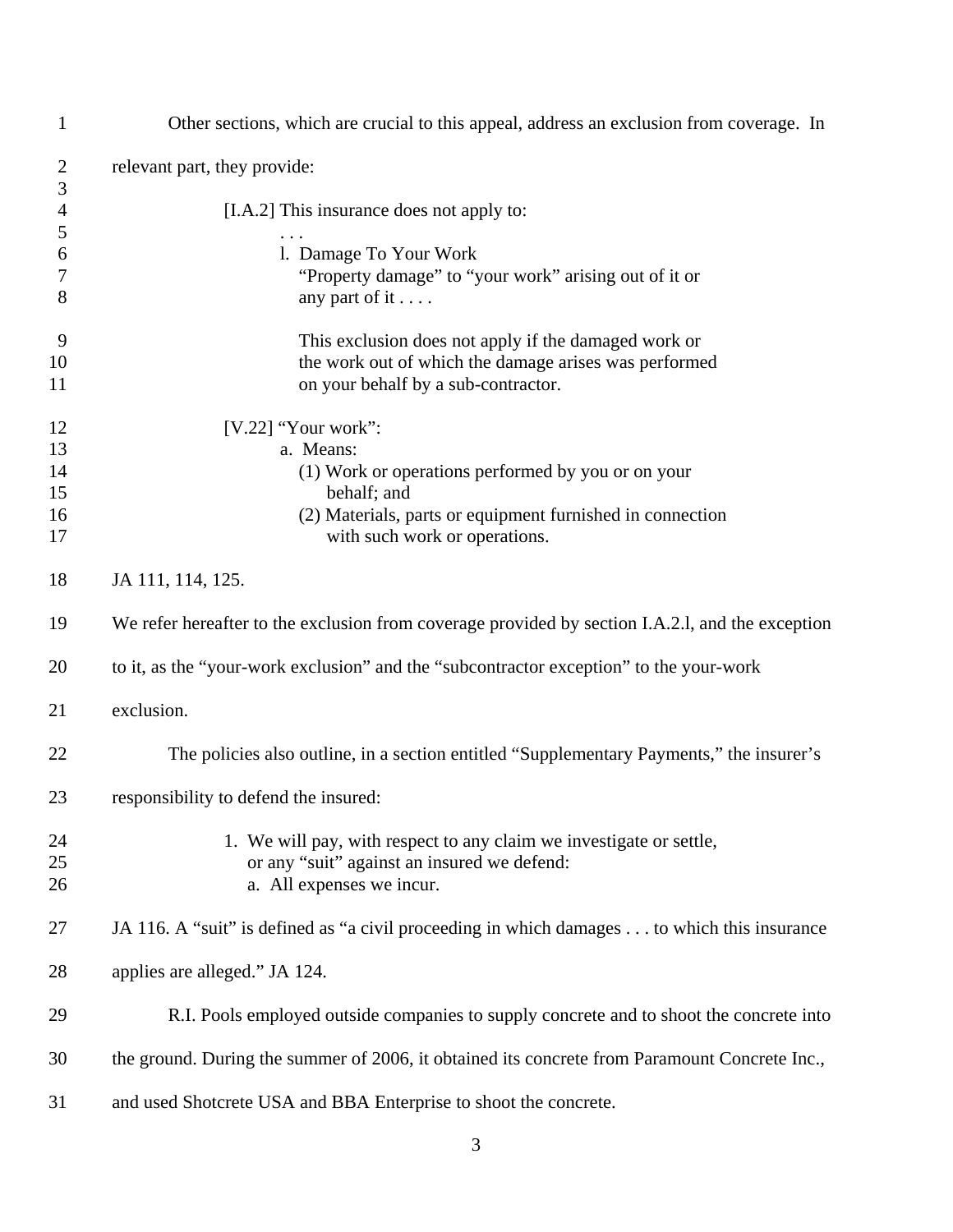| $\mathbf{1}$   | In 2009, nineteen customers for whom R.I. Pools had installed pools in the summer of              |
|----------------|---------------------------------------------------------------------------------------------------|
| $\mathbf{2}$   | 2006 complained of cracking, flaking, and deteriorating concrete, causing the pools to lose water |
| 3              | and, in some cases, rendering them unusable. Three customers filed suit against R.I. Pools. At    |
| $\overline{4}$ | first the insurer furnished defense costs. In August 2009, the insurer filed this suit, seeking a |
| 5              | declaration that it had no duty to defend or indemnify because there was no coverage under the    |
| 6              | policies, and seeking reimbursement for defense costs already expended.                           |
| 7              | On September 22, 2010, the district court granted the insurer's motion for summary                |
| $8\,$          | judgment. Relying primarily on Jakobson Shipyard, Inc. v. Aetna Casualty & Surety Co., 961        |
| $\mathbf{9}$   | F.2d 387 (2d Cir. 1992), the court reasoned that defects in the insured's workmanship could not   |
| 10             | be considered "accidents," therefore were not within the policy definition of "occurrences," and  |
| 11             | accordingly were not within the coverage. The court ruled that the insurer had no duty to defend  |
| 12             | or indemnify. In a supplemental opinion on August 15, 2011, the court further ordered the         |
| 13             | insured to reimburse the insurer for defense costs the insurer had already expended, finding that |
| 14             | there was no duty to defend because there was no coverage under the policies. The insured         |
| 15             | brought this appeal.                                                                              |
| 16             | <b>DISCUSSION</b>                                                                                 |
| 17             | "We review a district court's grant of summary judgment de novo, construing the                   |
| 18             | evidence in the light most favorable to the nonmoving party and drawing all reasonable            |
| 19             | inferences in that party's favor." Kuebel v. Black & Decker Inc., 643 F.3d 352, 358 (2d Cir.      |
| 20             | 2011). "Summary judgment is appropriate only if the moving party shows that there are no          |
| 21             | genuine issues of material fact and that the moving party is entitled to judgment as a matter of  |
| 22             | law." Miller v. Wolpoff & Abramson, L.L.P., 321 F.3d 292, 300 (2d Cir. 2003). "[U]nder            |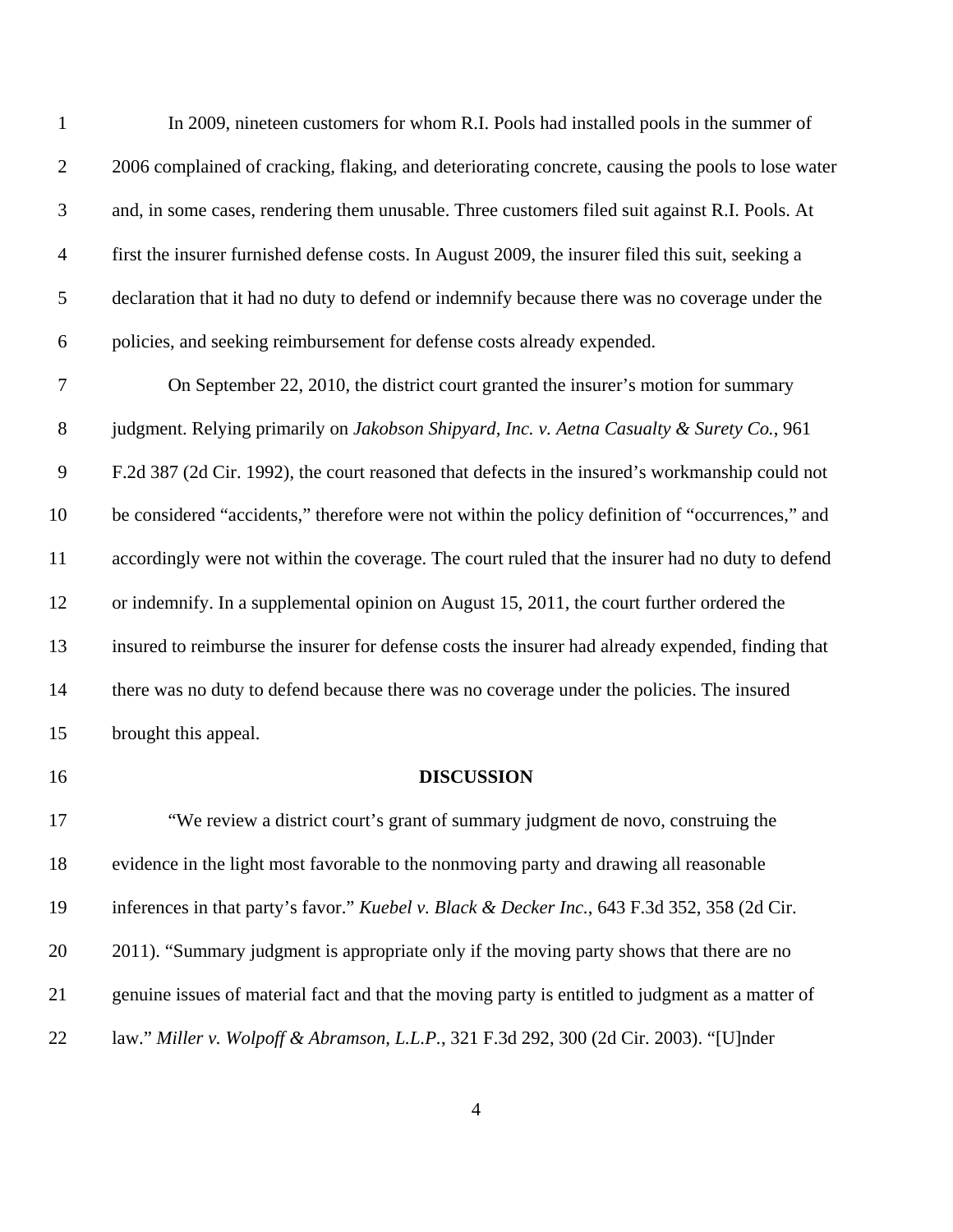| $\mathbf{1}$   | Connecticut law, an insurance policy is to be interpreted by the same general rules that govern     |
|----------------|-----------------------------------------------------------------------------------------------------|
| $\mathbf{2}$   | the construction of any written contract." Arrowood Indem. Co. v. King, 699 F.3d 735, 739 (2d       |
| 3              | Cir. 2012) (internal quotation marks, citations, and alteration omitted).                           |
| $\overline{4}$ | Ι.<br>Coverage Under the Policies                                                                   |
| $\mathfrak{S}$ | As noted, the district court relied on the reasoning of Jakobson to support its conclusion          |
| 6              | that the cracking of the concrete resulting from defects in the insured's work could not constitute |
| $\tau$         | an "accident" or "occurrence" under the terms of the policies. This was error. The policies at      |
| $8\,$          | issue in this case differ significantly from the policy interpreted in <i>Jakobson</i> .            |
| 9              | In Jakobson, Jakobson, a shipyard, which was insured under a comprehensive general                  |
| 10             | liability policy, built and sold two tug boats to a towing company. The towing company sued         |
| 11             | Jakobson alleging that the boats' steering mechanisms, built by Jakobson, were defective.           |
| 12             | Jakobson sued its insurer for coverage of its liability to its customer, the towing company. The    |
| 13             | policy, like this one, limited coverage to an "occurrence," which was defined as an "accident."     |
| 14             | We ruled that a loss resulting from the insured's "faulty workmanship" did not result from an       |
| 15             | "accident," and thus did not constitute an "occurrence." Such a loss was accordingly not            |
| 16             | covered. Jakobson, 961 F.2d at 389.                                                                 |
| 17             | The policies involved in this case, although similarly limiting coverage to an                      |
| 18             | "occurrence," and similarly defining an "occurrence" as an "accident," contain additional clauses   |
| 19             | not present in the Jakobson policy, which render the reasoning of Jakobson inapplicable. As         |
| 20             | noted above, these policies expressly state that the insurance "does not apply to '[p]roperty       |
| 21             | damage' to 'your [the insured's] work' arising out of it." They go on, however, to specify that     |
| 22             | this "exclusion [from coverage] does not apply if the damaged work was performed on [the            |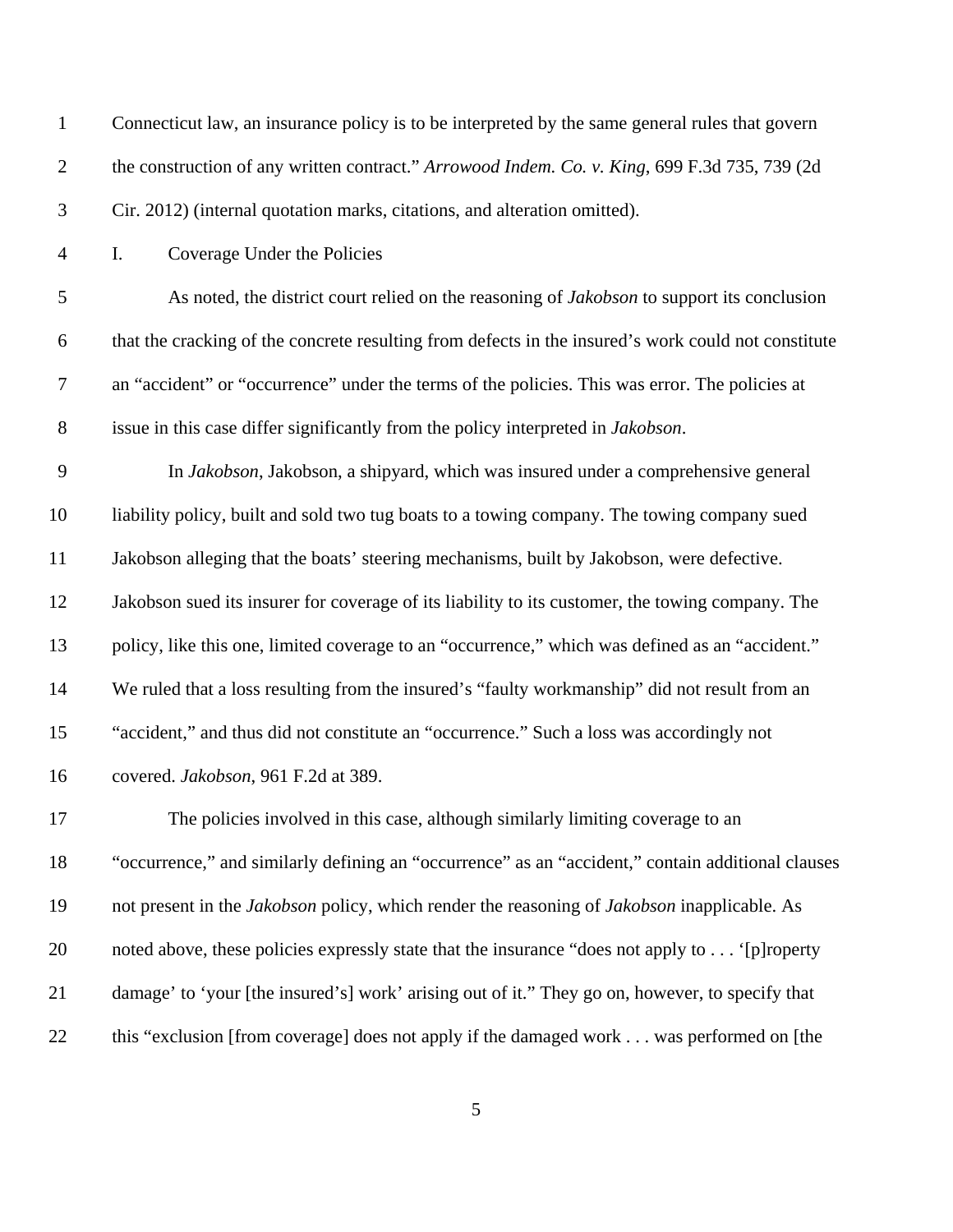| $\mathbf{1}$   | insured's] behalf by a sub-contractor." Whereas Jakobson held that the insured's faulty               |
|----------------|-------------------------------------------------------------------------------------------------------|
| $\overline{2}$ | workmanship could not be a covered occurrence under the policy, the present policies expressly        |
| 3              | provide that in some circumstances the insured's own work is covered. As coverage is limited by       |
| $\overline{4}$ | the policy to "occurrences" and defects in the insured's own work in some circumstances are           |
| 5              | covered, these policies, unlike the Jakobson policy, unmistakably include defects in the insured's    |
| 6              | own work within the category of an "occurrence." The fact that they fall within the category of       |
| $\tau$         | an occurrence does not mean that they are covered. There is a further hurdle in the form of the       |
| $8\,$          | express exclusion for the insured's work, subject to an exception when that work was performed        |
| 9              | by a subcontractor. Thus, the question whether the insured's liability for defects in its own work    |
| 10             | is covered turns on whether the subcontractor exception applies. The district court's analysis        |
| 11             | essentially read the subcontractor exception out of the policies.                                     |
| 12             | Because the district court erred in ruling that defects in the insured's work are not within          |
| 13             | the scope of an "occurrence" and never considered the crucial question whether the defects come       |
| 14             | within the subcontractor exception to the express exclusion for the insured's own work, we            |
| 15             | vacate the judgment and remand for further proceedings.                                               |
| 16             | Reimbursement for Defense Costs Already Expended<br>II.                                               |
| 17             | "[T]he duty to defend is considerably broader than the duty to indemnify," $DaCruzv$ .                |
| 18             | State Farm Fire & Cas. Co., 846 A.2d 849, 857 (Conn. 2004), and "does not depend on whether           |
| 19             | the injured party will successfully maintain a cause of action against the insured but on whether     |
| 20             | he has, in his complaint, stated facts which bring the injury within the coverage," Hartford Cas.     |
| 21             | Ins. Co. v. Litchfield Mut. Fire Ins. Co., 876 A.2d 1139, 1144 (Conn. 2005) (internal quotation       |
| 22             | marks and citation omitted). "If an allegation of the complaint falls even <i>possibly</i> within the |